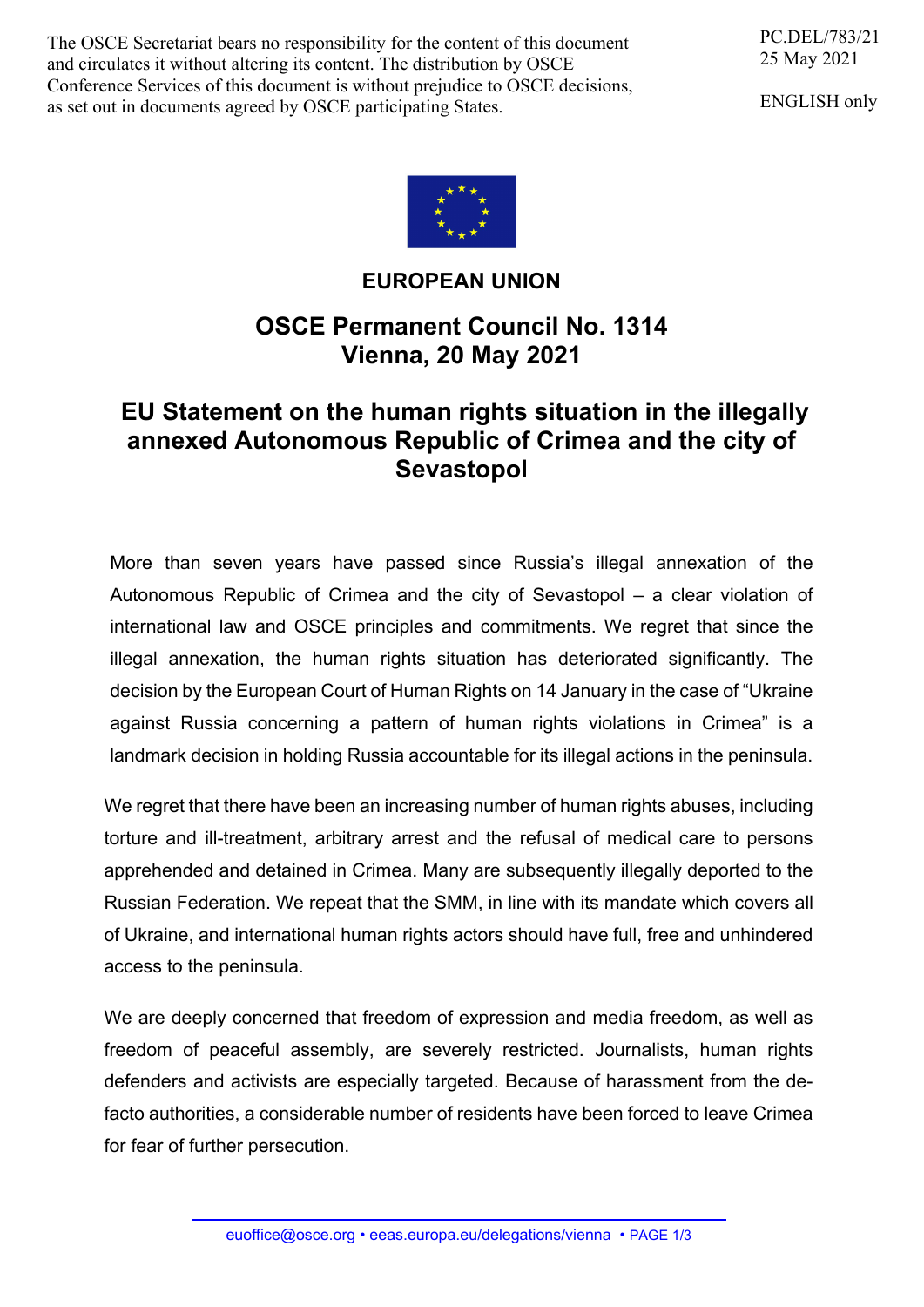Since the illegal annexation of Crimea, the Crimean Tatars, who have suffered from repression and deportation in the past, are unacceptably persecuted, pressured and have their human rights gravely violated, including through the shutting down of Crimean Tatar media outlets, and the banning of the activities of the Mejlis, their selfgoverning body, and the persecution of its leaders and members of their community. We reiterate that all Crimean Tatars, Ukrainians and all ethnic and religious communities in the peninsula must be able to maintain and develop their culture, education, identity and cultural heritage traditions, which are currently threatened by Russia's illegal annexation. Destructive actions against the peninsula's cultural heritage, such as archaeological treasures, artworks, museums or historical sites, which continue unabated, must stop.

We are also concerned about the enforcement of the new illegal legislation imposed by the de-facto authorities that only Russian citizens are allowed to own land in assigned "border areas" of the peninsula. This is yet another breach of Ukrainian sovereignty. Such policy means that unless the landowner holds a Russian passport, they are, in effect, either deprived of their property rights or forced to acquire Russian citizenship.

It is also regrettable that many residents in Crimea face difficulties in the enjoyment of their social and economic rights. Russian citizenship, illegally and even forcefully imposed on all Crimean residents, continues to be used by the de-facto authorities as a pre-condition for accessing health care, public services and exercising the right to work. According to reports of Crimean Human Rights Group, at least 25 000 people in Crimea have been subjected to unlawful conscription. The practice is yet another flagrant violation of international humanitarian law.

The EU reiterates its call for the immediate release of Emir-Usein Kuku and his five codefendants, Oleh Prykhodko, Enver Omerov, Riza Omerov and Ayder Dzhapparov. We also urge Russia to immediately release the freelance correspondent Vladislav Yesipenko as well as members of civic journalism initiative "Crimean Solidarity": Osman Arifmemetov, Marlen Asanov, Remzi Bekirov, Timur Ibragimov, Server Mustafayev, Seyran Saliev, Amet Suleymanov, Ruslan Suleymanov, Rustem Sheikhaliev and all others who have been detained and sentenced in breach of international law.

The EU welcomes the diplomatic efforts aimed at restoring Ukraine's sovereignty and territorial integrity within its internationally recognised borders and will consider concrete Ukrainian ideas in this regard, in line with the EU non-recognition policy.